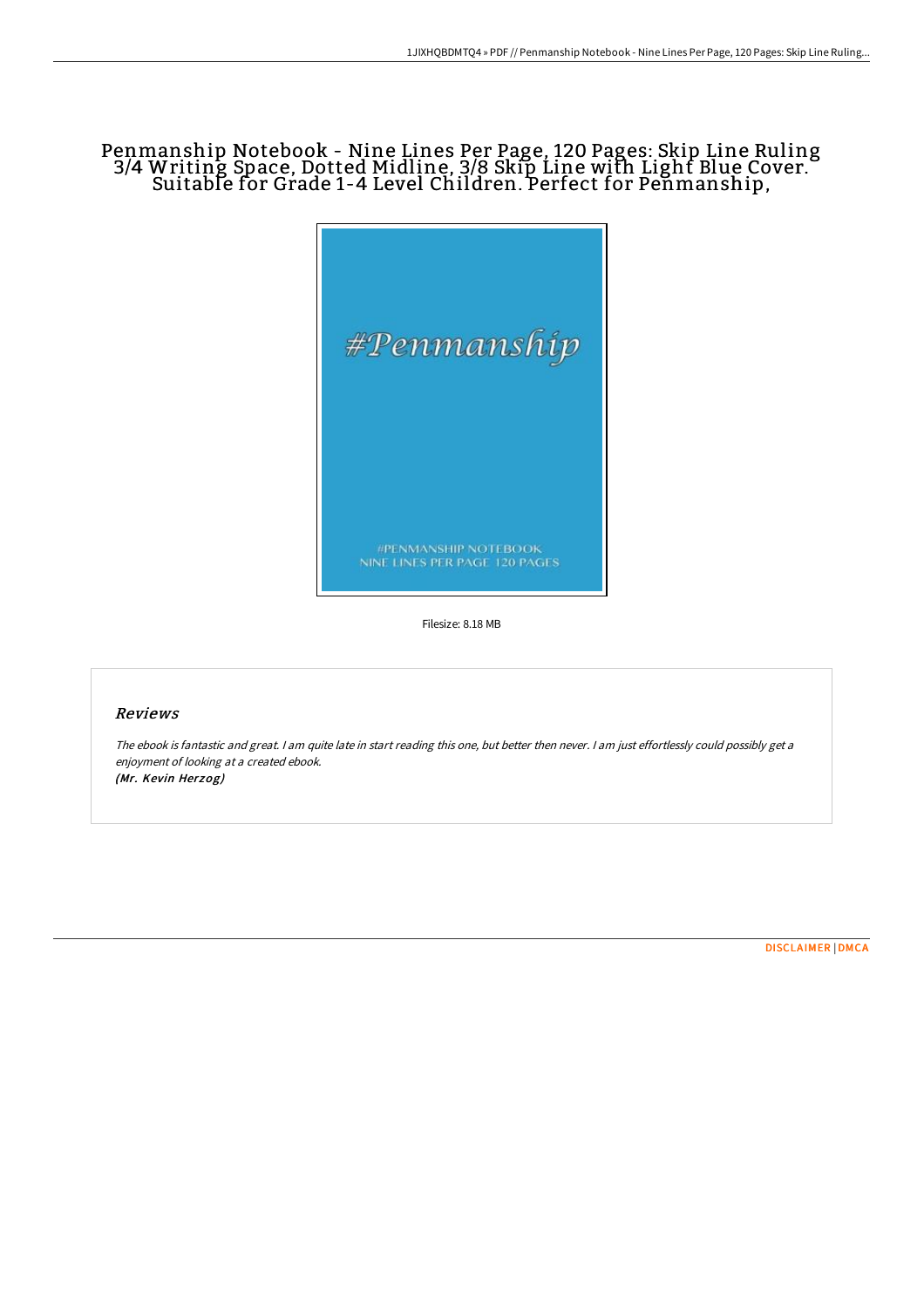#### PENMANSHIP NOTEBOOK - NINE LINES PER PAGE, 120 PAGES: SKIP LINE RULING 3/4 WRITING SPACE, DOTTED MIDLINE, 3/8 SKIP LINE WITH LIGHT BLUE COVER. SUITABLE FOR GRADE 1-4 LEVEL CHILDREN. PERFECT FOR PENMANSHIP,

# Φ **DOWNLOAD PDF**

Createspace, United States, 2014. Paperback. Book Condition: New. 279 x 216 mm. Language: English . Brand New Book \*\*\*\*\* Print on Demand \*\*\*\*\*.Penmanship/Handwriting notebook with 120 pages with 9 lines for handwriting practise in a good sized 8.5 x 11 inch format ideal for school or home offering plenty of space. The notebook is perfect bound so that pages will not fall out and has a soft yet sturdy cover. Writing space: 3/4 Mid line: Dotted Skip line: 3/8 Numbered pages: No Edge to Edge: Yes This notebook helps children improve their handwriting. Can be used in kindergarten and early grades in school. \* Great tool for practising handwriting \* Skip line ruling \* 9 lines per page \* Suitable for Zaner-Bloser and/or D Nealian handwriting programs \* Ideal for Kindergarten, Grades 1-4 in school, in the home. This handwriting/penmanship notebook from Spicy Journals is skip-line ruled on all pages with thicker black baselines and grey dotted midlines. The page has 9 writing staffs. For each staff the total writing space is 3/4 with a dotted midline at 3/8 and with a 3/4 descender or skip space. The layout conforms to D Nealian and Zaner-Bloser handwriting programs. Part of the Notebook not Ebook series with cover design by annumar - #HANDWRITING on a light blue cover. Our notebooks all have a distinctive, colorful cover. Other covers available in this series. To see our full range of notebooks and journals visit us at or click on the Amazon author link for Spicy Journals above.

Read Penmanship Notebook - Nine Lines Per Page, 120 Pages: Skip Line Ruling 3/4 Writing Space, Dotted Midline, 3/8 Skip Line with Light Blue Cover. Suitable for Grade 1-4 Level Children. Perfect for [Penmanship,](http://techno-pub.tech/penmanship-notebook-nine-lines-per-page-120-page-3.html) Online Download PDF Penmanship Notebook - Nine Lines Per Page, 120 Pages: Skip Line Ruling 3/4 Writing Space, Dotted Midline, 3/8 Skip Line with Light Blue Cover. Suitable for Grade 1-4 Level Children. Perfect for [Penmanship,](http://techno-pub.tech/penmanship-notebook-nine-lines-per-page-120-page-3.html)